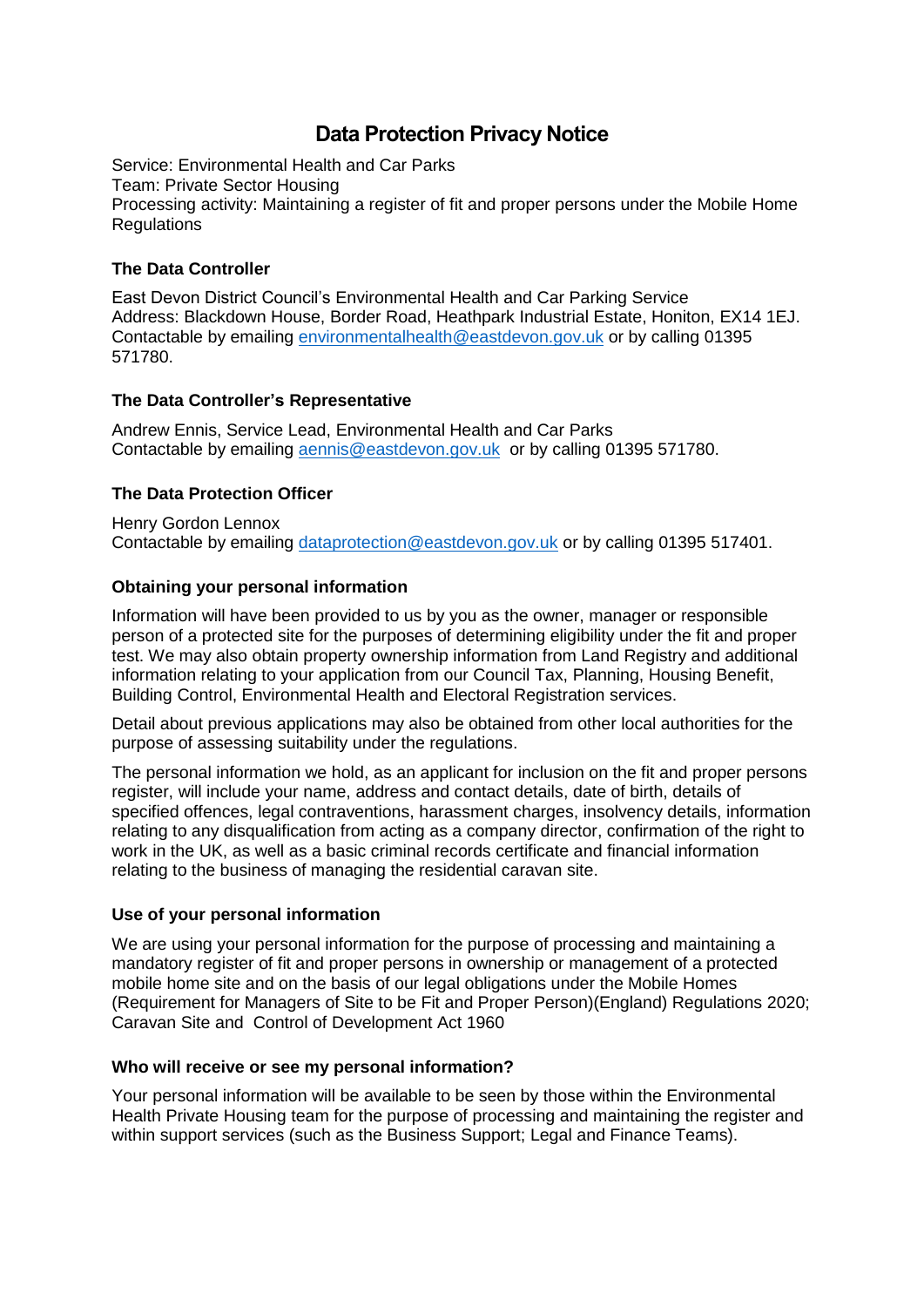In assessing and validating your application, information may be shared with Council Tax, Planning, Housing Benefit, Building Control, Environmental Health and Electoral Registration services

Detail about your application may be shared with other local authorities, where relevant, in assessing suitability to manage a site

Your name, address, status (in relation to the relevant protected site) and detail about whether any conditions are attached to your inclusion in the register will appear on a public register of the fit and proper person test. This public register will be available on the Council's Website and can be requested by any person.

We may share information with the Council's corporate safety officer when our staff safety is viewed as being at risk.

Information may also be shared with external partner agencies during safeguarding/ safety investigations and for fraud identification and prevention. Your personal information will be stored securely and will not be accessible to anyone else, including other services within the Council, unless detailed above.

## **Retention**

All your personal information will be held by us only for as long as is necessary and then in accordance with any legal requirements imposed upon us and the Council's retention schedule. For more information please go to our website to view our [Retention schedule](http://eastdevon.gov.uk/access-to-information/data-protection/document-retention-schedules/)

We will hold personal information and a completed registration form, with supporting documents provided by the applicants for the duration that the business is in operation - to enable it to be used as evidence if required. Once the business is closed it is retained for seven years.

We will hold completed application forms and supporting documents during the lifetime of the licence. Once the licence has lapsed, been surrendered or revoked it is retained for seven years.

The information we collect is carefully stored electronically. EDDC takes security of your data seriously. All information provided is stored on our secure servers as managed by Council's IT providers. We have internal policies and controls in place to try to ensure that your data is not lost, accidently destroyed, misused or disclosed, and is not accessed except by its employees in the performance of their duties.

### **Transferring personal information outside of the EU**

Your personal information will not be transferred outside the EU or to any international organisations by the Council. It should be noted that the Council has no control over those accessing its online public registers nor what someone does with any information they obtain from them.

### **Your rights**

Whatever our use of your personal information you have the right of access to that personal information (this means confirmation that we are using your personal information, access to it as well as other detail) and the right to seek rectification if the information is inaccurate.